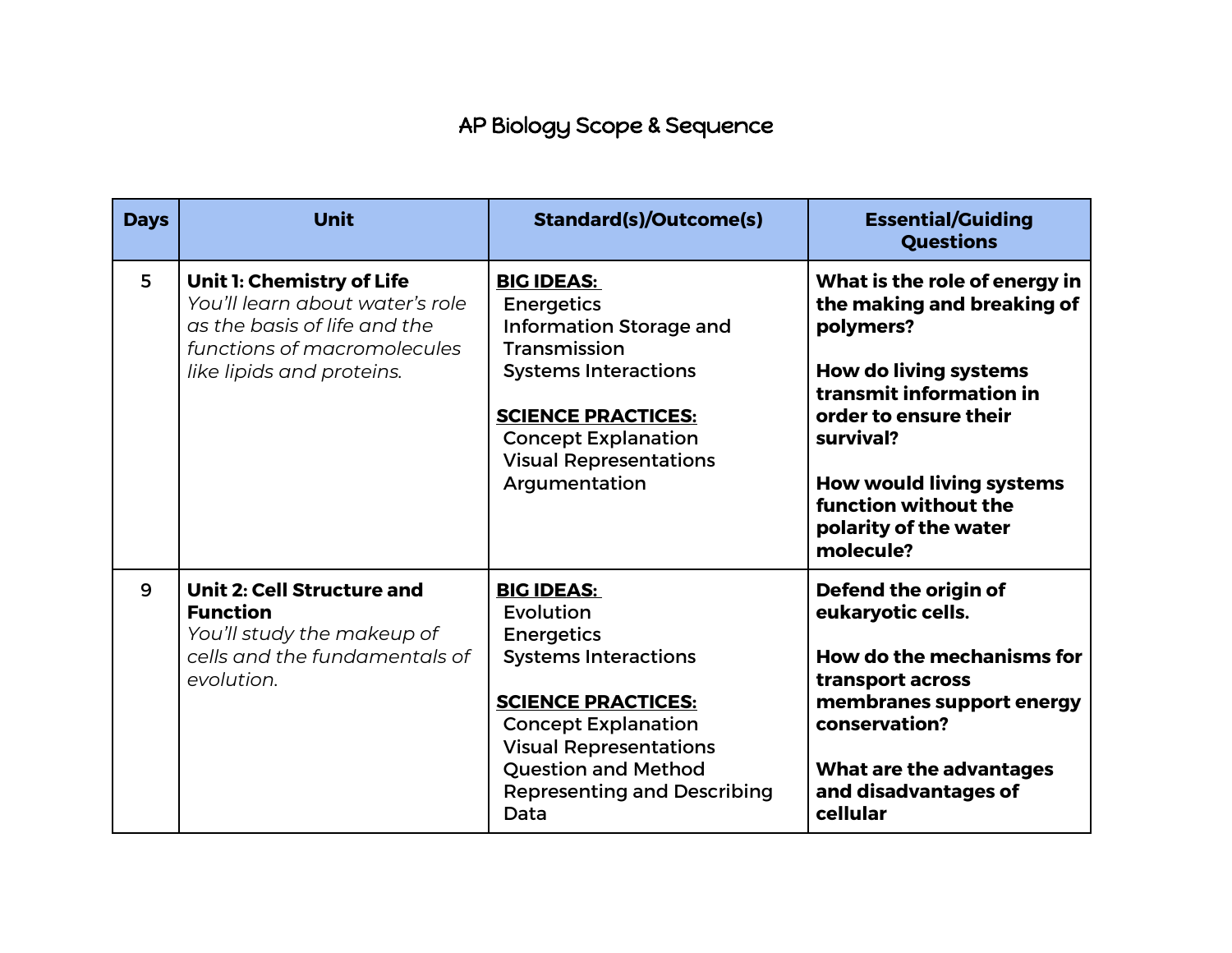|    |                                                                                                                                                                                    | <b>Statistical Tests and Data</b><br><b>Analysis</b><br>Argumentation                                                                                                                                                                                               | compartmentalization?<br><b>How are living systems</b><br>affected by the presence or<br>absence of subcellular<br>components?                                                                                                |
|----|------------------------------------------------------------------------------------------------------------------------------------------------------------------------------------|---------------------------------------------------------------------------------------------------------------------------------------------------------------------------------------------------------------------------------------------------------------------|-------------------------------------------------------------------------------------------------------------------------------------------------------------------------------------------------------------------------------|
| 11 | <b>Unit 3: Cellular Energetics</b><br>You'll explore how cells<br>interact with their<br>environment and how<br>fundamental biological<br>processes work at the cellular<br>level. | <b>BIG IDEAS:</b><br><b>Energetics</b><br><b>Systems Interactions</b><br><b>SCIENCE PRACTICES:</b><br><b>Concept Explanation</b><br><b>Question and Method</b><br><b>Representing and Describing</b><br>Data<br>Argumentation                                       | How is energy captured and<br>then used by a living<br>system?<br><b>How do organisms use</b><br>energy or conserve energy<br>to respond to<br>environmental stimuli?                                                         |
| 8  | <b>Unit 4: Cell Communication</b><br>and Cell Cycle<br>You'll learn how cells grow and<br>reproduce, as well as how cells<br>communicate.                                          | <b>BIG IDEAS:</b><br><b>Energetics</b><br><b>Information Storage and</b><br>Transmission<br><b>SCIENCE PRACTICES:</b><br><b>Concept Explanation</b><br><b>Representing and Describing</b><br>Data<br><b>Statistical Tests and Data</b><br>Analysis<br>Argumentation | In what ways do cells use<br>energy to communicate<br>with one another?<br>How does the cell cycle aid<br>in the conservation of<br>genetic information?<br>Why and in what ways do<br>cells communicate with<br>one another? |
| 8  | <b>Unit 5: Heredity</b>                                                                                                                                                            | <b>BIG IDEAS:</b>                                                                                                                                                                                                                                                   | <b>How is our understanding</b>                                                                                                                                                                                               |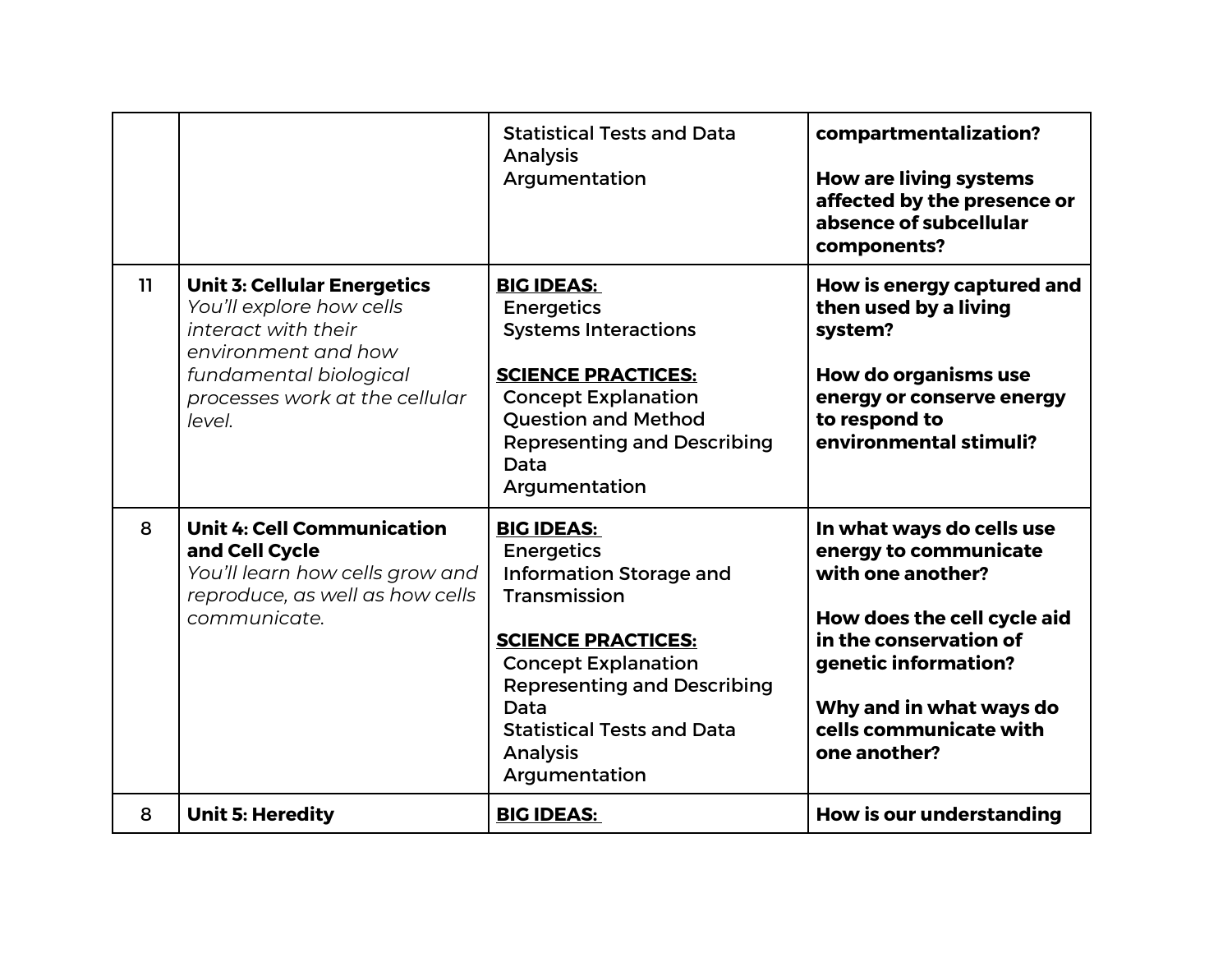|    | You'll learn how traits are<br>passed down from one<br>generation to the next.                                                                                                  | Evolution<br><b>Information Storage and</b><br>Transmission<br><b>Systems Interactions</b><br><b>SCIENCE PRACTICES:</b><br><b>Concept Explanation</b><br><b>Question and Method</b><br><b>Statistical Tests and Data</b><br>Analysis<br>Argumentation | of evolution influenced by<br>our knowledge of genetics?<br>Why is it important that not<br>all inherited characteristics<br>get expressed in the next<br>generation?<br><b>How would Mendel's laws</b><br>have been affected if he<br>had studied a different type<br>of plant?<br>How does the diversity of a<br>species affect inheritance? |
|----|---------------------------------------------------------------------------------------------------------------------------------------------------------------------------------|-------------------------------------------------------------------------------------------------------------------------------------------------------------------------------------------------------------------------------------------------------|------------------------------------------------------------------------------------------------------------------------------------------------------------------------------------------------------------------------------------------------------------------------------------------------------------------------------------------------|
| 13 | <b>Unit 6: Gene Expression and</b><br><b>Regulation</b><br>You'll study how hereditary<br>information passes from<br>parent to offspring and how<br>those traits are expressed. | <b>BIG IDEAS:</b><br><b>Information Storage and</b><br>Transmission<br><b>SCIENCE PRACTICES:</b><br><b>Concept Explanation</b><br><b>Visual Representations</b><br><b>Question and Method</b><br>Argumentation                                        | <b>How does gene regulation</b><br>relate to the continuity of<br>life?<br>How is a species' genetic<br>information diversified<br>from generation to<br>generation?                                                                                                                                                                           |
| 14 | <b>Unit 7: Natural Selection</b><br>You'll learn about Darwin's<br>theory, the concept of natural<br>selection, and evolution.                                                  | <b>BIG IDEAS:</b><br>Evolution<br><b>Systems Interactions</b><br><b>SCIENCE PRACTICES:</b><br><b>Concept Explanation</b>                                                                                                                              | What conditions in a<br>population make it more or<br>less likely to evolve?<br><b>Scientifically defend the</b><br>theory of evolution.                                                                                                                                                                                                       |